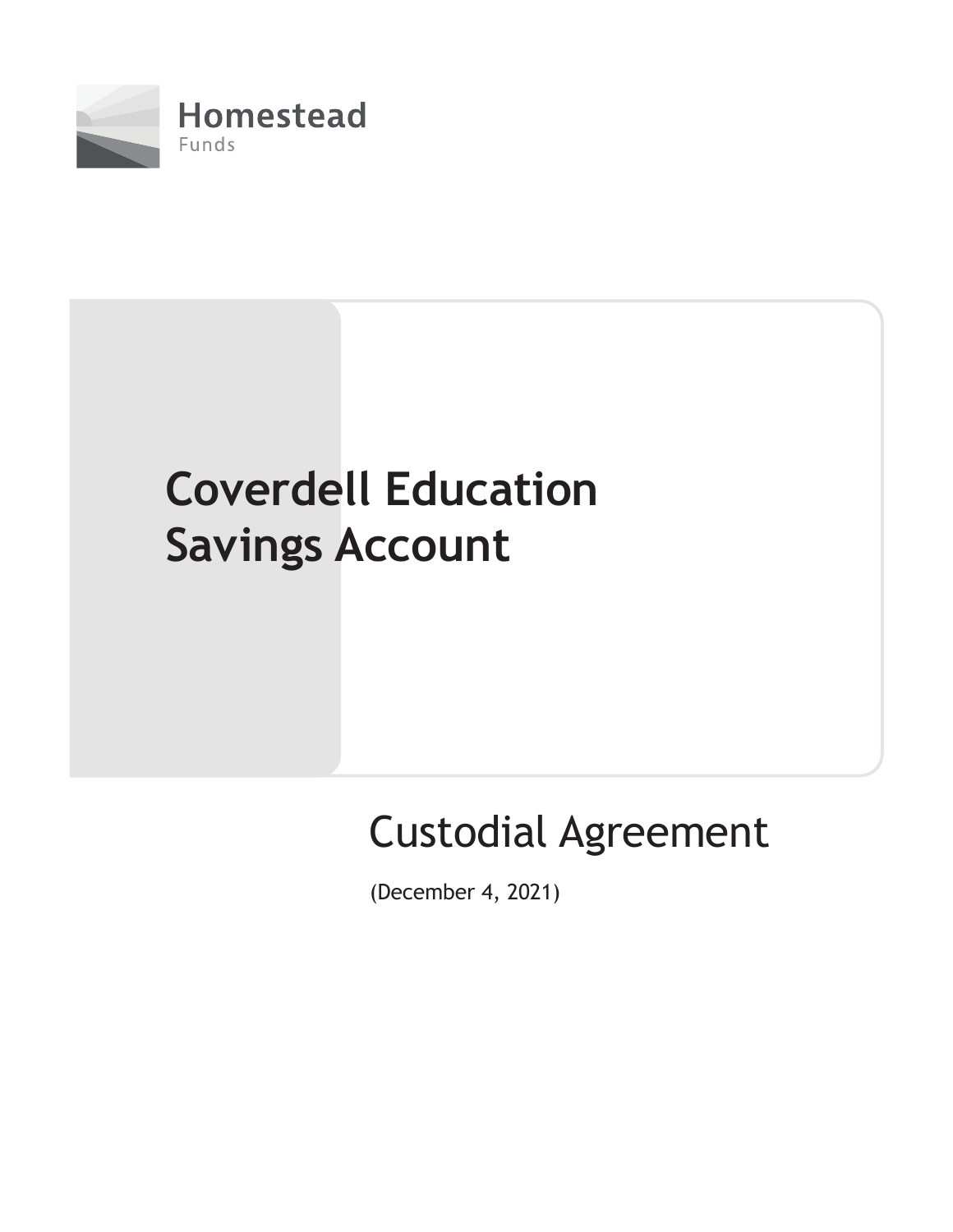## **COVERDELL EDUCATION SAVINGS CUSTODIAL ACCOUNT**

(Under section 530 of the Internal Revenue Code)

Form **5305-EA** (Rev. October 2016) Department of the Treasury Internal Revenue Service

The depositor, whose name appears on the Application, is establishing a Coverdell education savings account under Section 530 for the benefit of the designated beneficiary, whose name appears on the Application, exclusively to pay for the qualified elementary, secondary, and higher education expenses within the meaning of Section 530(b)(2) of such beneficiary.

The depositor and the custodian make the following agreement:

### **Article I**

The custodian may accept additional cash contributions provided the designated beneficiary has not attained the age of 18 as of the date such contributions are made. Contributions by an individual contributor may be made for the tax year of the designated beneficiary by the due date of the beneficiary's tax return for that year (excluding extensions). Total contributions that are not rollover contributions described in section 530(d)(5) are limited to \$2,000 for the tax year. In the case of an individual contributor, the \$2,000 limitation for any year is phased out between modified adjusted gross income (AGI) of \$95,000 and \$110,000. For married individuals filing jointly, the phase-out occurs between modified AGI of \$190,000 and \$220,000. Modified AGI is defined in section  $530(c)(2)$ .

#### **Article II**

No part of the custodial account funds may be invested in life insurance contracts, nor may the assets of the custodial account be commingled with other property except in a common trust fund or a common investment fund (within the meaning of section  $530(b)(1)(D)$ ).

#### **Article III**

- 1. Any balance to the credit of the designated beneficiary on the date on which he or she attains age 30 shall be distributed to him or her within 30 days of such date.
- Any balance to the credit of the designated beneficiary shall be **2.** distributed within 30 days of his or her death **unless** the designated death beneficiary is a family member of the designated beneficiary and is under the age of 30 on the date of death. In such case, that family member shall become the designated beneficiary as of the date of death.

#### **Article IV**

The depositor shall have the power to direct the custodian regarding the investment of the above-listed amount assigned to the custodial account (including earnings thereon) in the investment choices offered by the custodian. The responsible individual, however, shall have the power to redirect the custodian regarding the investment of such amounts, as well as the power to direct the custodian regarding the investment of all additional contributions (including earnings thereon) to the custodial account. In the event that the responsible individual does not direct the custodian regarding the investment of additional contributions (including earnings thereon), the initial investment direction of the depositor also will govern all additional contributions made to the custodial account until such time as the responsible individual otherwise directs the custodian. Unless otherwise provided in this agreement, the responsible individual also shall have the power to direct the custodian regarding the administration, management, and distribution of the account.

#### **Article V**

The "responsible individual" named by the depositor shall be a parent or guardian of the designated beneficiary. The custodial account shall have only one responsible individual at any time. If the responsible individual becomes incapacitated or dies while the designated beneficiary is a minor under state law, the successor responsible individual shall be the person named to succeed in that capacity by the preceding responsible individual in a witnessed writing or, if no successor is so named, the successor responsible individual shall be the designated beneficiary's other parent or successor guardian. Unless otherwise directed by checking the option below, at the time that the designated beneficiary attains the age of majority under state law, the designated beneficiary becomes the responsible individual. If a family member under the age of majority under state law becomes the designated beneficiary by reason of being a named death beneficiary, the responsible individual shall be such designated beneficiary's parent or guardian.

□ Amendment with the Internal Revenue Service

**Do Not** File

**Complete these options on the Application.**

l **Option** *(This provision is effective only if checked)*: The responsible individual shall continue to serve as the responsible individual for the custodial account after the designated beneficiary attains the age of majority under state law and until such time as all assets have been distributed from the custodial account and the custodial account terminates. If the responsible individual becomes incapacitated or dies after the designated beneficiary reaches the age of majority under state law, the responsible individual shall be the designated beneficiary.

**Article VI**<br>The responsible individual  $\Box$  may or  $\Box$  **may not** change the beneficiary designated under this agreement to another member of the designated beneficiary's family described in section 529(e)(2) in accordance with the custodian's procedures.

#### **Article VII**

- The depositor agrees to provide the custodian with all information **1.** necessary to prepare any reports required by section 530(h).
- The custodian agrees to submit to the Internal Revenue Service (IRS) **2.** and responsible individual the reports prescribed by the IRS.

#### **Article VIII**

Notwithstanding any other articles which may be added or incorporated, the provisions of Articles I through III will be controlling. Any additional articles inconsistent with section 530 and the related regulations will be invalid.

#### **Article IX**

This agreement will be amended as necessary to comply with the provisions of the Code and the related regulations. Other amendments may be made with the consent of the depositor and the custodian whose signatures appear below.

#### **Article X**

**10.01 Your CESA Documents.** This IRS Form 5305 agreement, and any amendments or additional provisions to such agreement (the "Agreement") set forth the terms and conditions governing the Designated Beneficiary's CESA and your relationship with us. Articles I through IX of the IRS 5305 agreement have been reviewed and approved by the IRS. The agreement will be accompanied by a disclosure statement, which sets forth various rules governing CESAs, and may also be accompanied by other documents such as an application or death beneficiary designation. Unless it would be inconsistent to do so, words and phrases used in this document should be construed so the singular includes the plural and the plural includes the singular.

**10.02 Definitions.** The Internal Revenue Service (IRS) Form 5305 contains a detailed definitions section. The definitions found in such section apply to this Agreement. The IRS refers to you as the Depositor, and us as the Custodian. References to "you" and "your" will mean the Depositor, and "we," "us," and "our" will mean the Custodian. The terms "you" and "your" will apply to you. In the event you appoint a third party, or have a third party appointed on your behalf, including the Responsible Individual, to handle certain transactions affecting the CESA, such third party will be your agent and will be considered "you" for purposes of this Agreement. Various documents may refer to the Depositor as the Contributor. Additionally, references to "CESA" will mean this custodial account. For purposes of this Agreement, the Depositor is responsible for not only establishing the CESA, but making the initial contribution as well.

**10.03 Additional Provisions.** Additional provisions may be attached to, and made a part of, this Agreement by either party. The provisions must be in writing, agreed to by us, and in a format acceptable to us. **10.04 Our Fees and Expenses.** We may charge reasonable fees and are entitled to reimbursement for any expenses we incur in establishing and maintaining the Designated Beneficiary's CESA. We may change the fees at any time by providing the Responsible Individual with notice of such changes. We will provide the Responsible Individual with fee disclosures and policies. Fees may be deducted directly from the CESA assets, and/or billed separately to the Designated Beneficiary. The payment of fees has no effect on your contributions. Additionally, we have the right to liquidate the CESA assets to pay such fees and expenses. If the Responsible Individual does not direct us on the liquidation we will liquidate the assets of our choice, and will not be responsible for any losses or claims that may arise out of the liquidation.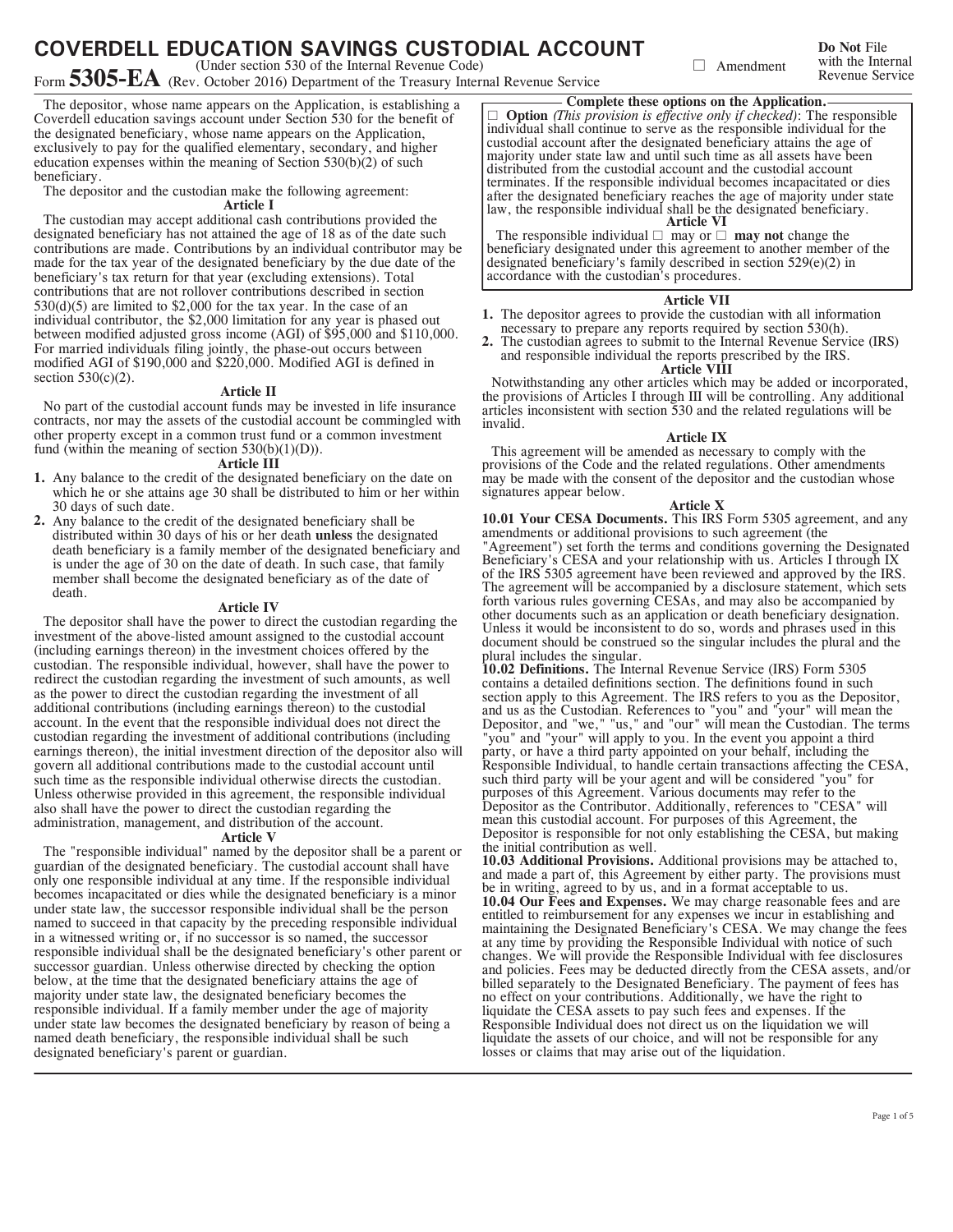**10.05 Amendments.** We may amend the CESA in any respect, and at any time including retroactively, to comply with applicable laws governing CESA and the corresponding regulations. Any other amendments shall require the Responsible Individual's consent, by action or no action, and will be preceded by written notice to the Responsible Individual. In certain instances the governing law or our policies may require us to secure your or the Responsible Individual's written consent before an amendment can be applied to the CESA. Unless otherwise required, you and the Responsible Individual are deemed to automatically consent to an amendment, which means that a written approval is not required for the amendment to apply to the CESA. If you or the Responsible Individual wants to withhold consent to an amendment we must receive a written objection within 30 days of the receipt date of the amendment. **10.06 Notice and Delivery.** Any notice mailed to the Responsible Individual will be deemed delivered and received by the Responsible Individual five days after the postmark date. This fifth day following the postmark is the receipt date. Notices will be mailed to the last address we have in our records. The Responsible Individual is responsible for ensuring that we have the proper mailing address. Upon the Responsible Individual's consent, we may provide him or her with notice in a delivery format other than by mail. Such formats may include various electronic deliveries. Any notice, including terminations, change in personal information, or contributions, mailed to us will be deemed delivered when actually received by us. All notices must be in writing unless our policies and procedures provide for oral notices.

**10.07 Applicable Laws.** This Agreement will be construed and interpreted in accordance with the laws of, and venued in, our state of domicile.

**10.08 Disqualifying Provisions.** Any provision of this Agreement that would disqualify the CESA will be disregarded to the extent necessary to maintain the account as a CESA.

**10.09 Interpretation.** If any question arises as to the meaning of any provision of this Agreement, then we shall be authorized to interpret any such provision, and our interpretation will be binding upon all parties. **10.10 Representations and Indemnity.** You and the Responsible Individual represent that any information you, the Responsible Individual, and/or any agents provide to us is accurate and complete, and that your or the Responsible Individual's actions comply with this Agreement and applicable laws governing CESAs. You and the Responsible Individual understand that we will rely on the information provided by you, and that we have no duty to inquire about or investigate such information. We are not responsible for any losses or expenses that may result from your or the Responsible Individual's information, direction, or actions, including your failure to act. You and the Responsible Individual agree to hold us harmless, to indemnify, and to defend us against any and all actions or claims arising from, and liabilities and losses incurred by reason of your or the Responsible Individual's information, direction, or actions. Additionally, you and the Responsible Individual represent that it is your responsibility to seek the guidance of a tax or legal professional for CESA issues.

We are not responsible for determining whether CESA contributions or distributions comply with this Agreement and/or the federal laws governing CESAs. We are not responsible for any taxes, judgments, penalties, or expenses incurred in connection with this CESA, or any losses that are a result of events beyond our control. We have no responsibility to process transactions in our normal course of business until after we have received appropriate direction and documentation. We are not responsible for interpreting or directing death beneficiary designations or divisions, court orders, penalty exception determinations, or other similar circumstances.

If the Designated Beneficiary dies before taking a full distribution from the CESA, and no appropriate death beneficiary has been named to inherit the CESA assets, the Responsible Individual must ensure that all remaining CESA assets are distributed to the Designated Beneficiary's estate within 30 days following the date of the Designated Beneficiary's death.

**10.11 Designated Beneficiary as Responsible Individual.** Unless you, in your capacity as the Depositor, elect in writing otherwise in the Application or establishment documents, the Designated Beneficiary will serve as the Responsible Individual for this CESA after the Designated

Beneficiary attains the age of majority under the applicable state law, and until such time as all of the CESA assets have been withdrawn from this CESA, and/or the CESA is terminated by the Responsible Individual or us. If the Responsible Individual becomes incapacitated or dies after the Designated Beneficiary reaches the age of majority under applicable state law, the Responsible Individual will be the Designated Beneficiary unless a successor responsible individual has been named.

**10.12 Change of Designated Beneficiary.** Unless you, in your capacity as the Depositor, elect in writing otherwise in the Application or establishment documents, the Responsible Individual can change the Designated Beneficiary of this CESA to another family member of the Designated Beneficiary as described in Section 529(e)(2) of the Internal Revenue Code. We may require the Responsible Individual to provide information and documentation in a format acceptable to us before we will process any beneficiary designation change.

**10.13 Investment of CESA Assets.**

- **Investment of Contributions.** We will invest the initial **(a)** contribution as directed by you, and the CESA assets as directed by the Responsible Individual, based on our then-current investment policies and procedures. If you or the Responsible Individual fail to provide us with investment direction for a contribution we will return or hold all or part of such contribution based on our policies and procedures. We will not be responsible for any loss of CESA income associated with such failure to provide appropriate investment direction.
- **Directing Investments.** All investment direction must be in a **(b)** format or manner acceptable to us. You and/or the Responsible Individual may invest in any eligible CESA investments that we are authorized to offer and do offer at the time of the investment selection, and that are acceptable under the applicable laws governing CESAs. The investments will generally be registered in our name or our nominee's name for the benefit of the Designated Beneficiary's CESA. Specific investment information may be provided at the time of the investment.

Based on our policies, we may allow you and/or the Responsible Individual to delegate the investment responsibility for the CESA to an agent by providing us with written notice of delegation in a format acceptable to us. We will not review or guide the agent's decisions, and you and/or the Responsible Individual are responsible for the agent's actions or failure to act. We are not responsible for directing the CESA investments, or providing investment advice, including guidance on the suitability or potential market value of various investments. For investments in securities, we will exercise voting rights and other similar rights only at your direction.

- **Investment Fees and Asset Liquidation.** Certain investment-**(c)** related fees, which apply to the CESA, must be charged to the CESA and cannot be paid by you. We have the right to liquidate the CESA assets to pay fees and expenses, federal tax levies, or other assessments on the CESA investments. If the Responsible Individual does not direct us on the liquidation we will liquidate the assets of our choice, and will not be responsible for any losses or claims that may arise out of the liquidation.
- **Deposit Investments.** The deposit investments provided by us may **(d)** include savings, share, and/or money market accounts, and certificates of deposits (CDs).
- **Nondeposit Investments.** Nondeposit investments include **(e)** investments in property, annuities, mutual funds, stocks, bonds, and government, municipal and U.S. Treasury securities, and other similar investments. Most, if not all, of the investments we offer are subject to investment risks, including possible loss of the principal amount invested. Special disclosures concerning your investments will be provided to you and/or the Responsible Individual.

**10.14 Distributions.** Withdrawal requests must be in a format acceptable to us, and/or on forms provided by us. We may require the Responsible Individual to elect a distribution reason, provide documentation, and provide a proper tax identification number, before we process a distribution. The withdrawals may be subject to taxes and penalties. Distributions will be in cash based on our policies.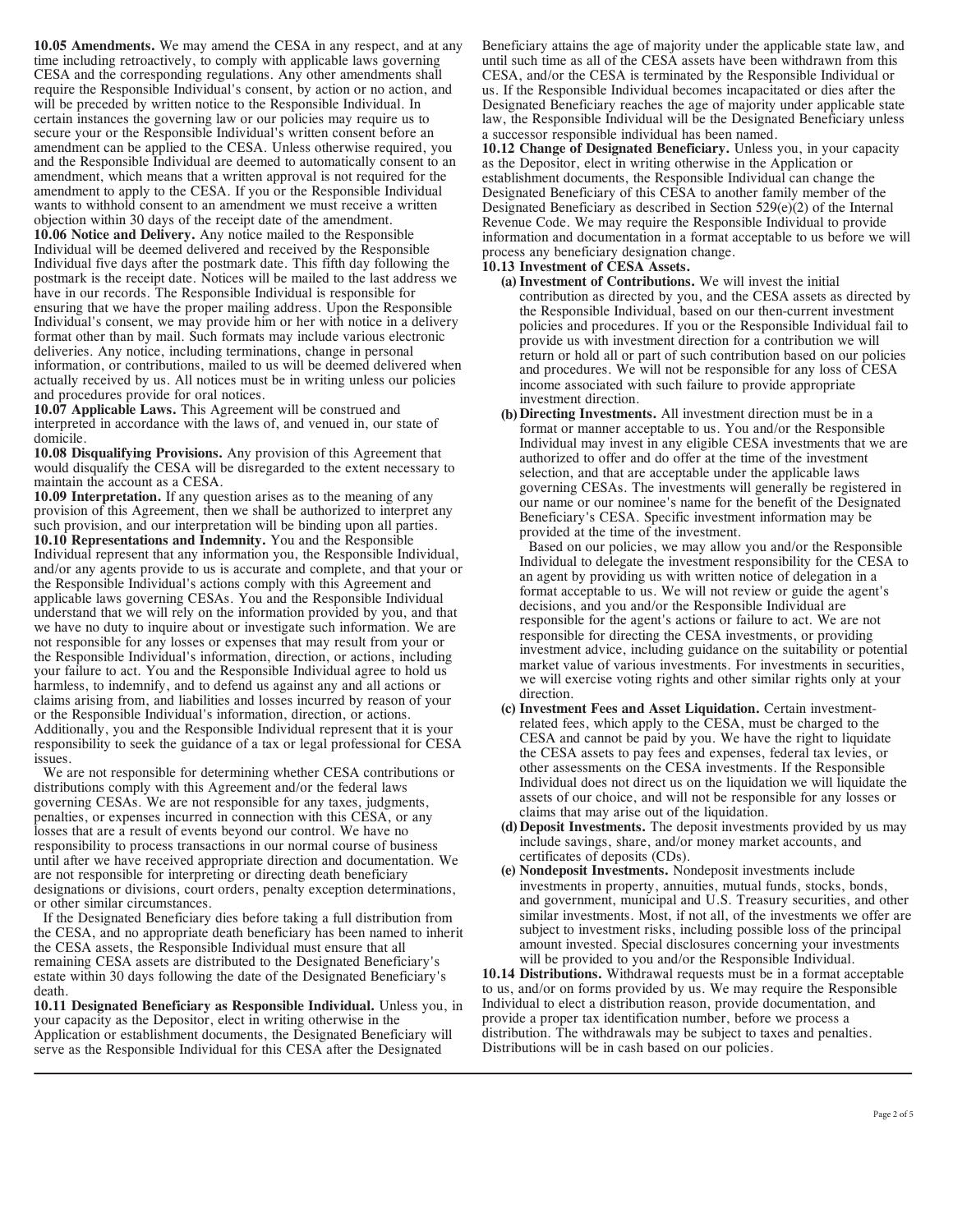**10.15 Cash or In-Kind Contributions.** We may or may not accept transfers, rollovers, and other similar contributions in cash or in-kind from other CESAs. Prior to completing such transactions we may require that the Responsible Individual provide certain information in a format acceptable to us In-kind contributions will be valued according to our policies and procedures at the time of the contribution.

**10.16 Reports and Records.** We will maintain the records necessary for IRS reporting on this CESA. Required reports will be provided to the Designated Beneficiary, or in some instances the Responsible Individual, and the IRS. If the Responsible Individual believes that a report is inaccurate or incomplete he/she must notify us in writing within 30 days following the receipt date. The investments may require additional state and federal reporting.

**10.17 Termination.** The Responsible Individual may terminate this Agreement, without our consent by providing us with a written notice of termination. A termination and the resulting distribution or transfer will be processed and completed as soon as administratively feasible following the receipt of proper notice. At the time of termination we may hold back or reserve the sum necessary to cover any fees and expenses, taxes, or investment penalties.

**10.18 Our Resignation.** We can resign at any time by providing the Responsible Individual with 30 days written notice prior to the resignation date, or within five days of our receipt of the Responsible Individual's written objection to an amendment. In the event you or the Responsible Individual materially breach this Agreement, we can terminate this Agreement by providing the Responsible Individual with five days prior written notice. Upon our resignation, the Responsible Individual must appoint a qualified successor custodian or trustee. The CESA assets will be transferred to the successor custodian or trustee once we have received appropriate direction. Transfers will be completed within a reasonable time following our resignation notice and the payment of your remaining fees or expenses. We reserve the right to hold back or reserve CESA assets to pay any remaining fees or expenses. If the Responsible Individual fails to provide us with acceptable transfer direction within 30 days from the date of the notice, we can transfer the assets to a successor custodian or trustee of our choice or liquidate the assets and distribute them to him/her in cash.

**10.19 Successor Organization.** If we merge with, purchase, or are acquired by, another organization, such organization, if qualified, may automatically become the successor custodian or trustee of the CESA.

### **IRS FORM 5305-EA INSTRUCTIONS**

### **General Instructions**

*Section references are to the Internal Revenue Code unless otherwise noted.*

#### **Purpose of Form**

Form 5305-EA is a model custodial account agreement that meets the requirements of section 530(b)(1) and has been pre-approved by the IRS. A Coverdell education savings account (ESA) is established after the form is fully executed by both the depositor and the custodian. This account must be created in the United States for the exclusive purpose of paying the qualified elementary, secondary, and higher education expenses of the designated beneficiary.

If the model account is a trust account, see **Form 5305-E**, Coverdell Education Savings Trust Account.

**Do not** file Form 5305-EA with the IRS. Instead, the depositor must keep the completed form in its records.

#### **Definitions**

**Custodian.** The custodian must be a bank or savings and loan association, as defined in Section  $408(n)$ , or any person who has the approval of the IRS to act as custodian. Any person who may serve as a custodian of a traditional IRA may serve as the custodian of a Coverdell ESA.

**Depositor.** The depositor is the person who establishes the custodial account. **Designated Beneficiary.** The designated beneficiary is the individual on whose behalf the custodial account has been established. **Family Member.** Family members of the designated beneficiary include his or her spouse, child, grandchild, sibling, parent, niece or nephew, son-in-law, daughter-in-law, father-in-law, mother-in-law, brother-in-law, or sister-in-law, and the spouse of any such individual. A first cousin, but not his or her spouse, is also a "family member." **Responsible Individual.** The responsible individual, generally, is a parent or guardian of the designated beneficiary. However, under certain circumstances, the responsible individual

may be the designated beneficiary. **Identification Numbers**

The depositor's and designated beneficiary's social security numbers will serve as their identification numbers. If the depositor is a nonresident alien and does not have an identification number, write "Foreign" in the block where the number is requested. The designated beneficiary's social security number is the identification number of his or her Coverdell ESA. If the designated beneficiary is a nonresident alien, the designated beneficiary's individual taxpayer identification number is the identification number of his or her Coverdell ESA. An employer identification number (EIN) is required only for a Coverdell ESA for which a return is filed to report unrelated business income. An EIN is required for a common fund created for Coverdell ESAs.

#### **Specific Instructions**

**Note:** *The age limitation restricting contributions, distributions, rollover contributions, and change of beneficiary are waived for a designated beneficiary with special needs.*

**Article X.** Article X and any that follow may incorporate additional provisions that are agreed to by the depositor and custodian to complete the agreement. They may include, for example, provisions relating to: definitions, investment powers, voting rights, exculpatory provisions, amendment and termination, removal of the custodian, custodian's fees, state law requirements, treatment of excess contributions, and prohibited transactions with the depositor, designated beneficiary, or responsible individual, etc. Attach additional pages as necessary.

**Optional provisions in Article V and Article VI.** Form 5305-EA may be reproduced in a manner that provides only those optional provisions offered by the custodian.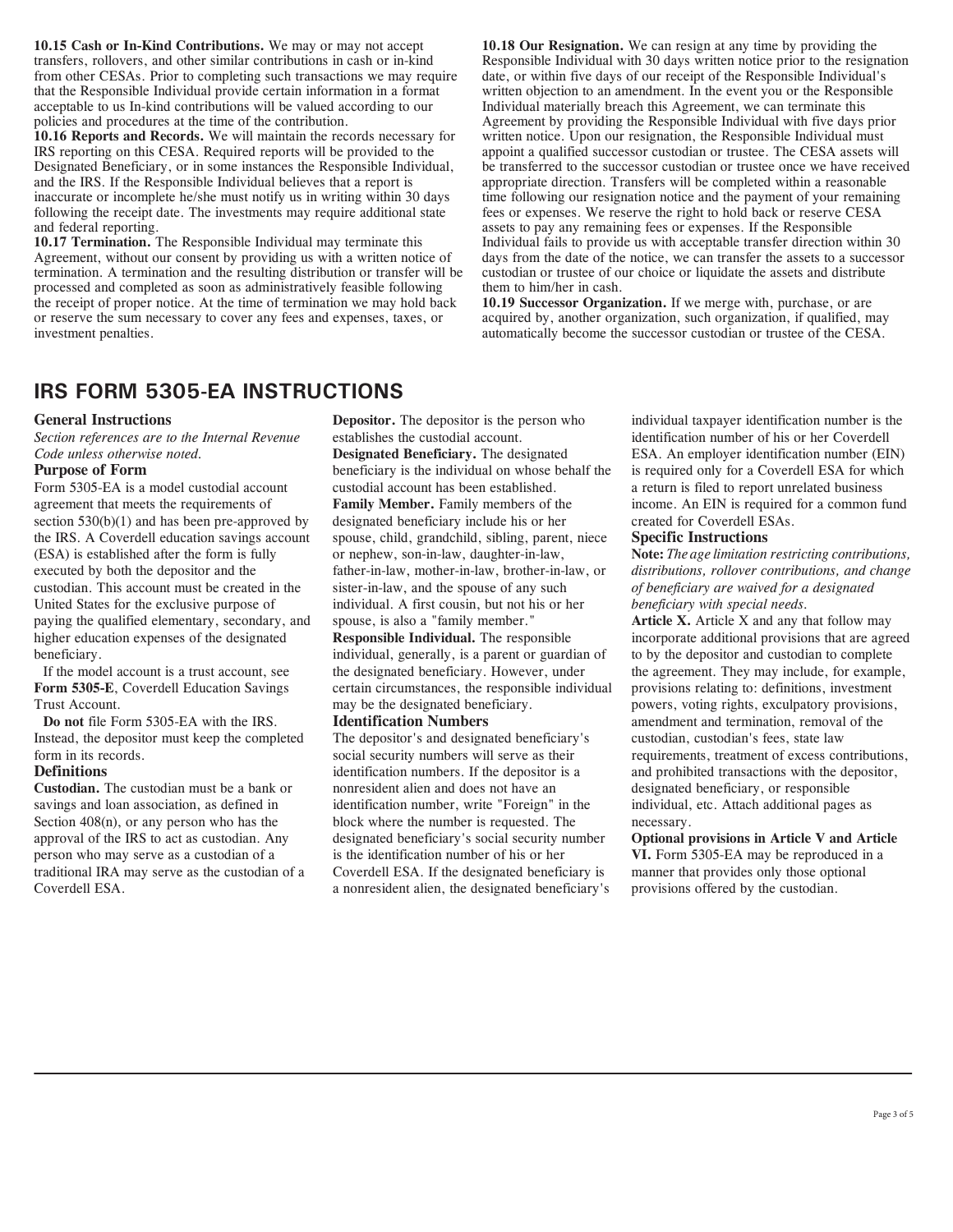## **COVERDELL EDUCATION SAVINGS ACCOUNT (CESA) DISCLOSURE STATEMENT**

**This Disclosure Statement and Additional Guidance.** This Disclosure Statement provides you with a summary of the federal laws governing CESAs. It is important to seek the guidance of a tax or legal professional before completing any CESA establishment documents. The first reference for questions concerning CESAs should be the documents you received at the time the CESA was created or amended. Those documents include an Internal Revenue Service (IRS) Form 5305-E or EA agreement, any additional provisions or amendments to such document, application, and this Disclosure Statement. For more information, refer to IRS Publication 970, *Tax Benefits for Higher Education*, IRS Publication 553, *Highlights of Tax Changes*, IRS Notice 97-60 and its successor, your local IRS office, or the IRS's website at www.irs.gov. This Disclosure Statement provides answers to common questions concerning CESAs.

**What is a Coverdell Education Savings Account (CESA)?** The Coverdell Education Savings Account (CESA), previously known as an Education IRA, is a nondeductible account that features federal income tax-free and penalty tax-free withdrawals for a child's eligible education expenses. Specifically, a CESA is a trust or custodial account that is created or organized in the United States exclusively for the purpose of paying the qualified elementary, secondary, and higher education expenses of the designated beneficiary of a CESA.

**For whom may a CESA be established?** Internal Revenue Code (IRC) Section  $530(b)(1)(A)(ii)$  states that a CESA may not be established for any child after the date he/she attains the age of 18. The child is referred to as the Designated Beneficiary. The age 18 restriction does not apply to children with special needs as defined by the Secretary of the Treasury.

**Where may a CESA be opened or established?** A CESA may be opened or established with any bank, savings and loan, credit union, or other organization that has been approved to serve as a non-bank trustee or custodian of an individual retirement account (IRA), if such organization is offering CESAs.

**Who may establish and contribute to a CESA?** Any individual or entity, including a corporation or tax-exempt organizations, may establish and contribute to a CESA on behalf of a Designated Beneficiary. An individual may have the amount of his/her eligible contribution reduced if his/her income exceeds certain levels. There are income restrictions on contributing individuals. The contributing individual or entity is referred to as a "depositor" or a "grantor" in the IRS Forms 5305 agreements. For purposes of this Disclosure Statement, such individual or entity is referred to as the Contributor. There is no requirement that a relationship exist between the Contributor and the Designated Beneficiary. A Contributor may even be the Responsible Individual if he/she is the parent or legal guardian of the Designated Beneficiary. A Designated Beneficiary may even act as a Contributor to his/her own CESA. There is no restriction on the number of CESAs that a Contributor may contribute to, or that may be maintained for a Designated Beneficiary.

**What are the income restrictions that apply to Contributors who are individuals?** For an individual, the allowable CESA contributions depend on his/her modified adjusted gross income (MAGI), as defined by the IRS in its various federal income tax return instructions. Essentially, the more income an individual has, the less he/she may contribute to a CESA. An individual may contribute up to \$2,000 to any number of CESAs if the individual's MAGI for the taxable year is no more than \$95,000 [\$190,000 for married individuals filing a joint federal income tax return ("married filers")]. The \$2,000 maximum contribution per Designated Beneficiary is gradually reduced for an individual with MAGI between \$95,000 and \$110,000 (\$190,000 and \$220,000 for married filers). An individual with MAGI of \$110,000 or more (\$220,000 or more for married filers) cannot make contributions to any Designated Beneficiary's CESA.

**Who is responsible for the administration and maintenance of the CESA on behalf of the Designated Beneficiary?** The Designated Beneficiary's parent or legal guardian is named as the Responsible Individual, which means that he/she has control over the CESA and its assets until the Designated Beneficiary reaches the age of majority under state law, or in many cases, until the CESA assets are fully distributed and the CESA agreement is terminated. The CESA establishment agreement provides the Contributor with the option of electing to have the Responsible Individual continue to act as the Responsible Individual once the Designated Beneficiary reaches the age of majority under applicable state law. The Responsible Individual's responsibilities are set forth in Article IV of IRS Form 5305-E or EA.

**Does the Contributor have any control over the CESA after its establishment and receipt of the initial contribution?** The Contributor's control generally ends with establishing the CESA, making the initial contribution, and directing the investment of such contribution. Some agreements also provide the Contributor with the options of electing whether the Designated Beneficiary will become the Responsible Individual at the age of majority, and whether the Responsible Individual may name a new Designated Beneficiary.

**When may a Contributor start contributing to a CESA for a Designated Beneficiary?** A Contributor can start making contributions at any time after the birth of the Designated Beneficiary. The Designated Beneficiary must be a life in being.

**How much may be contributed to a CESA for a Designated Beneficiary?** Up to \$2,000 per year in aggregate contributions may be made for the benefit of a Designated Beneficiary. The contributions may be placed in a single CESA or in multiple CESAs, and a CESA may receive contributions from multiple Contributors.

**What is the deadline for making CESA contributions each year?** Contributions by individuals for a taxable year may be made at any time during the taxable year up to, and including, the federal income tax return due date, excluding extensions, for that taxable year. The due date for

most taxpayers is April 15. The IRS has not yet addressed a contribution

deadline for contributions made by non-individual entities.

**May contributions be made to both a qualified state tuition program and a CESA on behalf of the same Designated Beneficiary in the same taxable year?** Contributions may be made to both a CESA and a qualified state tuition program, such as a Section 529 plan, in the same taxable year.

**What happens if more than \$2,000 is contributed to a Designated Beneficiary's CESA for the calendar year?** If a Designated Beneficiary's aggregate CESA contributions for the calendar year exceed \$2,000, an excess contribution exists for any contribution in excess of \$2,000. The excess contribution must be removed within five months of the last day of the taxable year to avoid a six percent penalty tax on the amount of the excess contribution. The penalty tax applies to the excess amount for each year it remains in the CESA.

**May contributions other than cash be made to a CESA?** The \$2,000 annual contributions must be in cash. However, contributions that are completed by rollovers or transfers from other CESAs may be in cash or in kind.

**May Contributors take a deduction for contributions made to a CESA?** CESA contributions are not deductible on federal income tax returns.